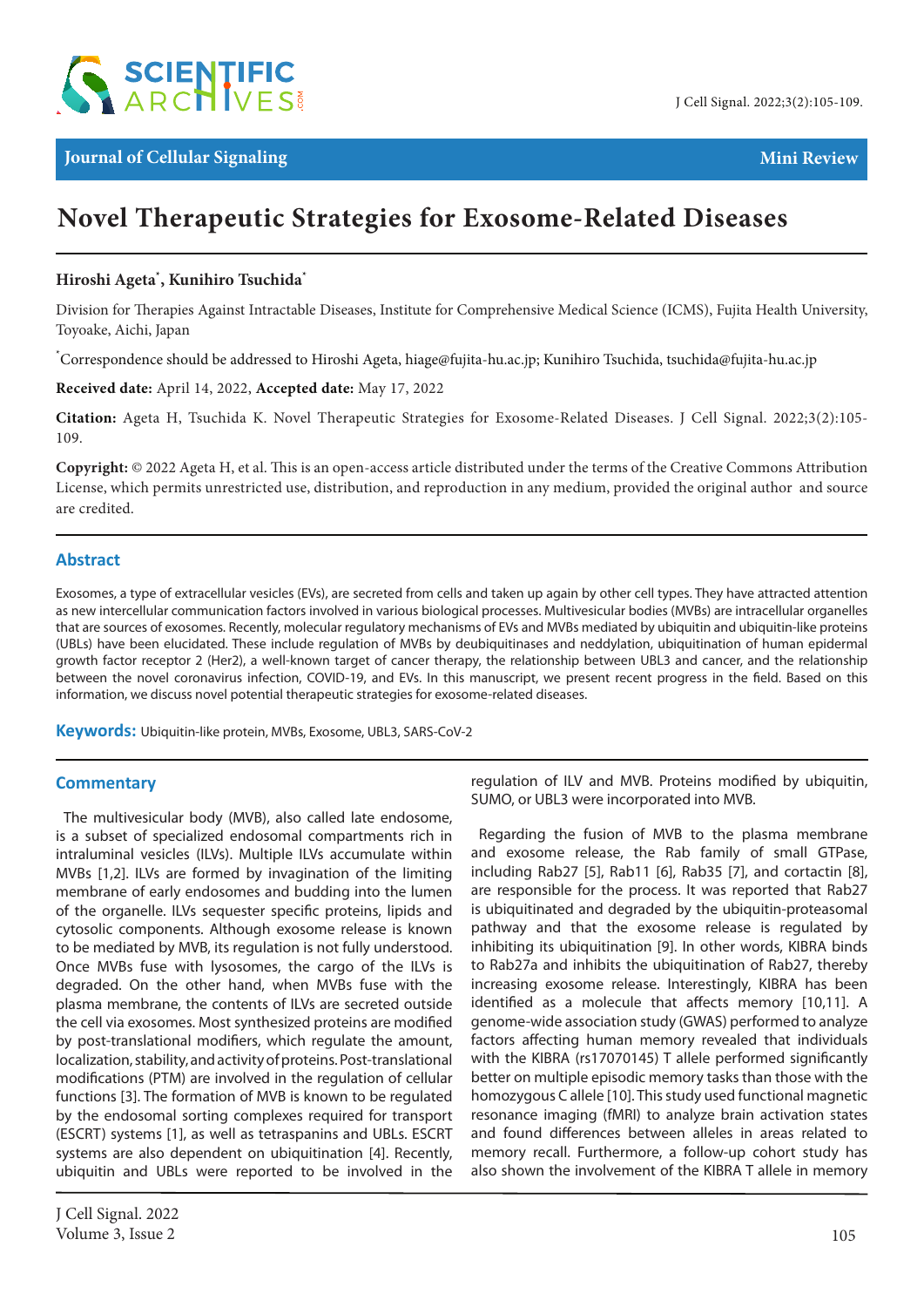

**Figure 1: Schematic illustration of the regulation of MVBs and EVs by UBLs.** UBLs (Ubiquitin, Nedd8, SUMO, ISG15, ATG12, and UBL3) are depicted as small oval shapes. The functions of UBLs have been described in our previous review [3]. In this review, we focus on the regulatory mechanisms of Her2 and ACE2 sorting, regulation of MVBs by Rab27 and Rab7, and retrofusion.

performance [12]. Interestingly, in patients with Alzheimer's disease (AD), the KIBRA T allele has been reported to influence the risk of developing the disease [13,14]. Neurons also release exosomes and the propagation of malignant proteins via exosomes is involved in neurodegenerative diseases. The analysis of the regulatory mechanisms of KIBRA is expected to become an important area of research in neurodegenerative diseases related to exosome regulation.

The ubiquitination level of target proteins is regulated by the balance between ubiquitination and deubiquitination. A search for deubiquitinases (DUBs) involved in the endosomal process, and MVB formation has led to the identification of ubiquitin-specific processing protease 32 (USP32) [4]. A loss of function in the gene encoding USP32 affects MVB size, content, and localization. Comprehensive proteomic analyses revealed that Rab7, the molecule that transports MVB to the

lysosomal degradation pathway [15,16], is a target of USP32. Importantly, the amount of endogenous Rab7 was not altered by USP32 loss, indicating that Rab7 is not directly degraded by ubiquitination. Deubiquitination of Rab7 by USP32 is likely to promote the release of Rab7 from the membrane to the cytosol, which could affect MVB activity [4]. Furthermore, Coro1a was reported as a molecule that activates Rab7 [17]. Neddylation is a type of PTM that tags the ubiquitin-like protein NEDD8 to target proteins. Neddylated Coro1a binds to Rab7 and activates Rab7 [17]; therefore, MVBs are targeted by lysosomes for degradation, and exosome secretion is reduced. These results indicate that inhibitors of deubiquitination and neddylation enzymes have potential medical applications in exosome-related diseases. The crosstalk between these regulatory mechanisms, such as the mode of binding to Coro1a with ubiquitinated Rab7 and the biological effect of USP32 on Coro1a-bound Rab7, may be the next issue to be

 *Ageta H, Tsuchida K. Novel Therapeutic Strategies for Exosome-Related Diseases. J Cell Signal. 2022;3(2):105-109.*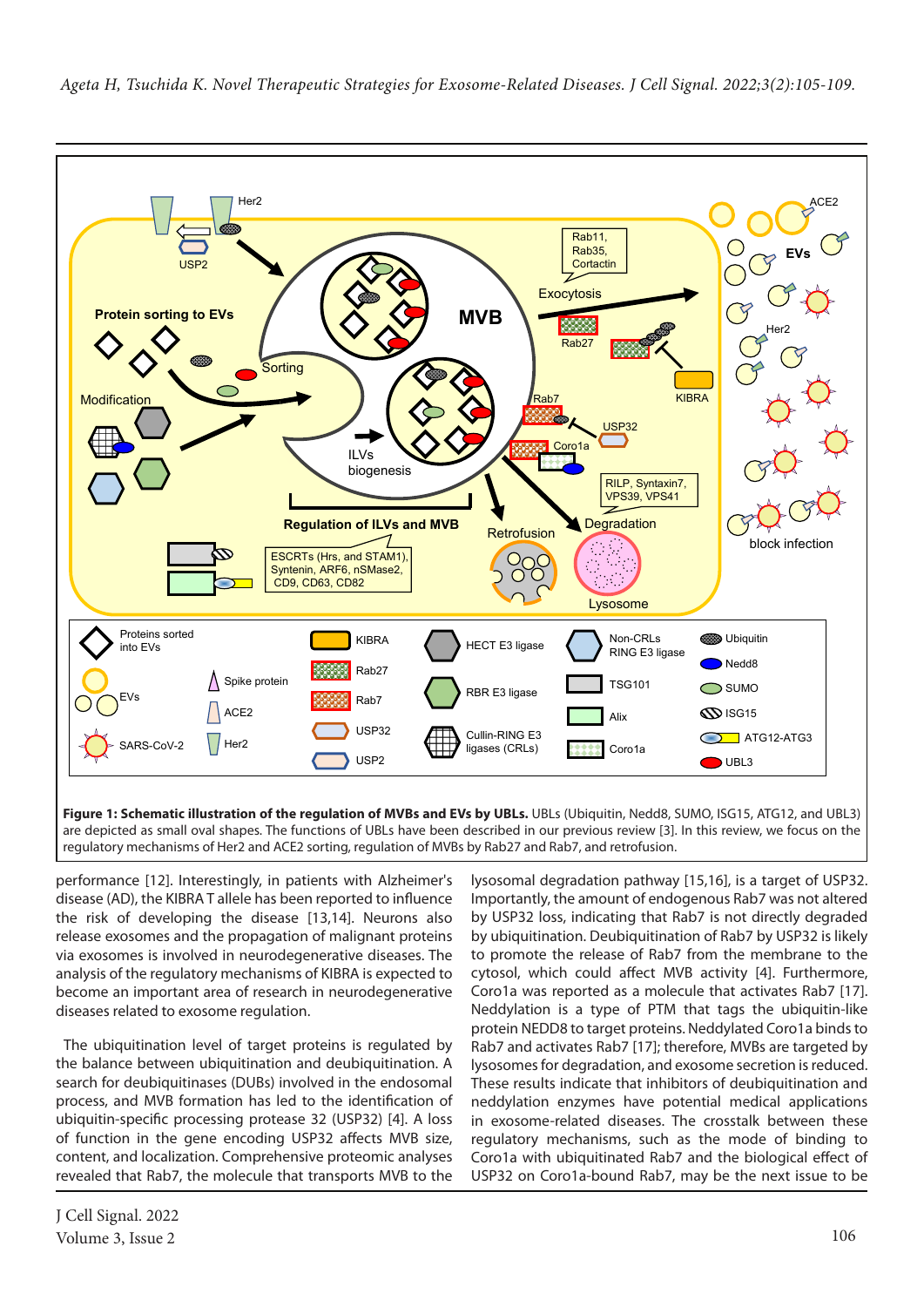explored. The effects on KIBRA and DUBs mentioned above also seem to be of importance. Further analysis of these issues will help to elucidate the transport and sorting mechanisms of MVB and exosome release.

Recently, an interesting phenomenon was verified in the regulatory mechanism of MVBs. MVBs are known to have two fates: fusion with lysosomes, leading to the degradation of their contents, or fusion with the plasma membrane, leading to the release of their contents via exosomes. By combining a chemically induced dimerization (CID) system with microscopic analysis, the state of retrofusion, in which ILVs incorporated into MVBs are released back into the cytosol, was observed for the first time [18]. This retrofusion mechanism is believed to be involved in exosome uptake and major histocompatibility complex class II (MHC class II) antigen presentation. Interestingly, MVBs undergoing retrofusion are not involved in exosome release [18]. The retrofusion system may be involved in the mechanism of escape from the degradation of the virus after infection. Currently, it is not clear how the fate of the MVB is finely tuned. The relationship between the regulatory system of retrofusion and the roles of Rabs and UBLs is unknown. Further analysis is required to clarify the precise underlying mechanisms.

Exosomes are involved in a broad spectrum of biological phenomena and have been studied in various research fields. Her2 is a well-known marker of certain types of breast cancers [19] and is also a target of the anticancer drug Trastuzumab (clinical reagent also known as Herceptin) [20]. Interestingly, Her2 is known to be sorted into EVs [21, 22]. The regulatory system of sorting Her2 into EVs is important because Her2 on the EV surface inhibits Herceptin's effect on cancer cells [23]. Her2 is also amplified in advanced and metastatic colorectal and gastric cancers [24]. Recently, it has been reported that Her2 is regulated by ubiquitin. Endogenous Her2 is ubiquitinated, and the IFN-γ-stimulated decrease in Her2 protein is inhibited by the knockdown of E3 ubiquitin ligase Cullin5 (CUL5) [25]. Another study showed that USP2 inhibitors promote Her2 ubiquitination and transport into the lysosome [26]. Although the effect of DUBs inhibitors on Her2 sorting into EVs is unknown, these results indicate that specific inhibitors of USP2 could be novel cancer drug candidates.

Our previous analysis reported that the novel posttranslational modification factor UBL3 regulates protein sorting into exosomes [27]. Recently, UBL3 has been identified as a cancer marker in studies comparing cancerous and normal tissues. Pancreatic cancer has a poor prognosis. Expression datasets of pancreatic cancer and normal pancreatic tissues were obtained from a database, and a comparative analysis identified CDKN2A, BRCA1, and UBL3 as variable molecules [28]. Interestingly, this is not the first report of an association between BRCA1 and UBL3. Although mutations in BRCA1/2 are known to induce breast cancer development, not all the breast cancer patients had mutations in BRCA1/2. A genomewide analysis of BRCA1/2 mutation-negative, high-risk breast cancer patients identified novel susceptibility loci for the PDE7B, UBL3, and CDKN2B-AS1 genes [29]. Therefore, these molecules may be involved in tumor progression. In addition, an analysis of gene expression between gastric cancer and normal tissue revealed that the expression levels of four genes (BGN, E2F3, PLAU, and SPP1) increased, and UBL3 gene expression levels decreased in gastric cancer and nonsmall cell lung cancer [30,31]. The effect of decreased UBL3 expression on EV release from gastric cancer cells and lung cancers is an issue. Since 60% of the molecules sorted into EVs are affected by UBL3, it is important to determine whether breast cancer-susceptible proteins, including Her2 and BRCA1, are molecules modified by UBL3.

SARS-CoV-2, the cause of the novel coronavirus infection, is transmitted by the binding of the spike protein on the virus surface to its target molecule, angiotensin-converting enzyme 2 (ACE2). Compared to seronegative controls, serum EVs from COVID-19 patients were found to contain high levels of ACE2 (evACE2). Furthermore, evACE2 showed 135-fold higher binding efficiency than vesicle-free recombinant human ACE2 (rhACE2) and 60-80-fold stronger ability to prevent SARS-CoV-2 infection [32]. The most important finding was that evACE2 was bound to the α, β, and δ SARS-CoV-2 variants. Thus, evACE2 is a potent inhibitor of novel variants that are expected to emerge in the future. evACE2-based therapeutic strategies are completely different from the available SARS-CoV-2 antiviral drugs and are therefore important as a means to combat novel viral variants that will emerge in the future. It has also been shown that ACE2 is degraded in lysosomes via ubiquitination by E3 ubiquitin ligase [33-35]. Therefore, ACE2 sorting into EVs is regulated by ubiquitination. From the viewpoint of pharmaceutical applications, it is important to search for the specific DUBs involved in this process. At present, whether the EV transport of ACE2 is regulated by ubiquitin or related UBLs is unknown. The search for agents that promote EV transport of ACE2 could become a completely different therapeutic strategy from the current SARS-CoV-2 therapeutics. It is expected to be a useful therapeutic agent against novel variants that will emerge in the future.

Since ubiquitination is involved in various biological phenomena, proteasome inhibitors have been used for medical applications. However, the lack of specificity of proteasome inhibitors is problematic. Therefore, inhibitors of specific E3 ubiquitin ligases have been developed [36]. Specific inhibitors of DUBs have also been explored [37]. Many recent studies have indicated that MVBs and exosome release are regulated by UBLs. The development of specific inhibitors will become increasingly important as novel medical strategies for exosome-related diseases in the future.

## **Acknowledgement**

This work was supported by JSPS KAKENHI Grant Numbers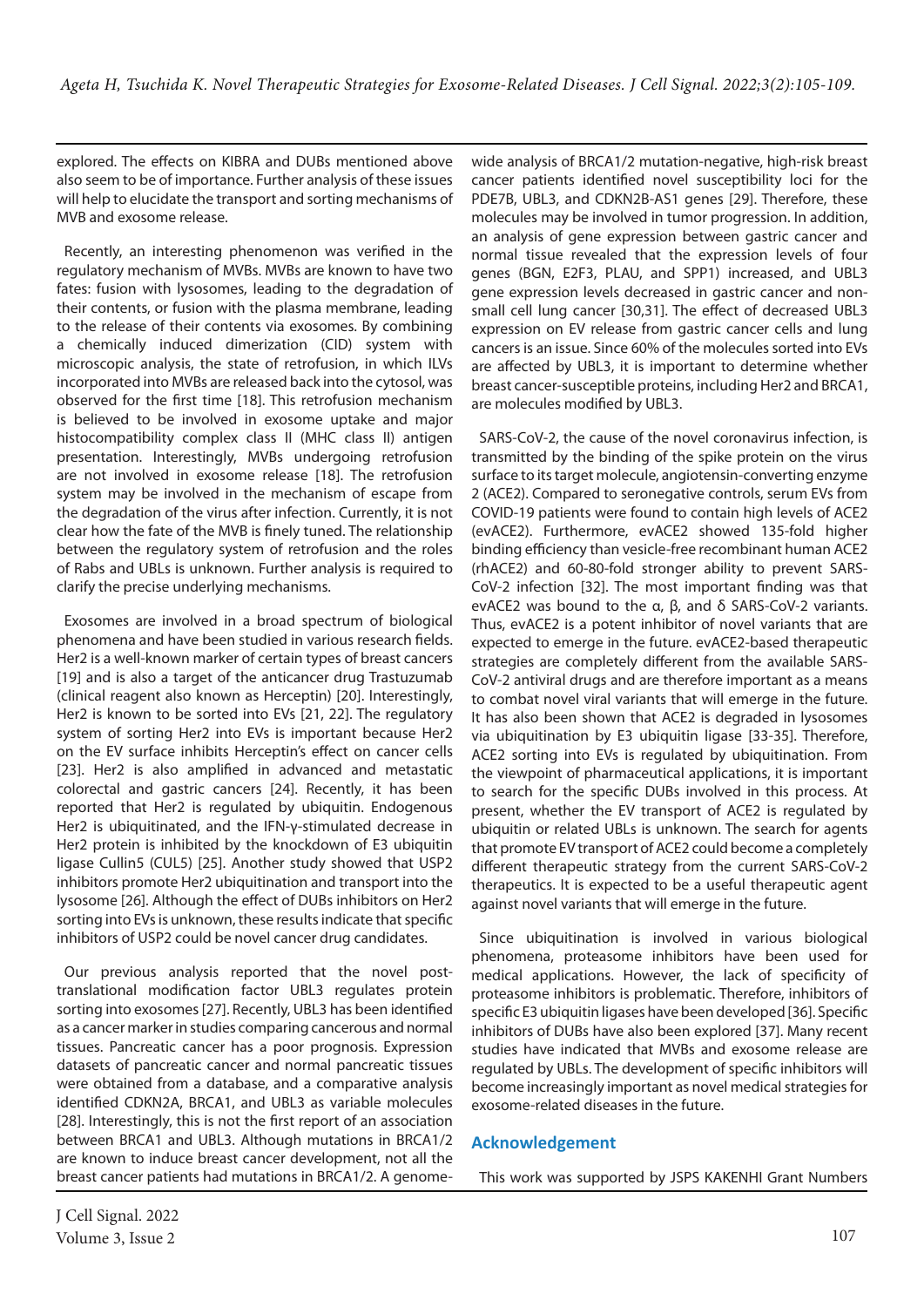JP19H05299, JP19H03427, JP21H00293, JP21K07159.

#### **Conflict of Interest Disclosure**

The authors have no conflicting financial interests.

#### **References**

1. Henne WM, Buchkovich NJ, Emr SD. The ESCRT pathway. Dev Cell. 2011; 21:77–91.

2. Vietri M, Radulovic M, Stenmark H. The many functions of ESCRTs. Nat Rev Mol Cell Biol. 2020;21:25–42.

3. Ageta H, Tsuchida K. Post-translational modification and protein sorting to small extracellular vesicles including exosomes by ubiquitin and UBLs. Cell Mol Life Sci. 2019;76:4829–48.

4. Sapmaz A, Berlin I, Bos E, Wijdeven RH, Janssen H, Konietzny R, et al. USP32 regulates late endosomal transport and recycling through deubiquitylation of Rab7. Nat Commun. 2019;10:1454.

5. Ostrowski M, Carmo NB, Krumeich S, Fanget I, Raposo G, Savina A, et al. Rab27a and Rab27b control different steps of the exosome secretion pathway. Nat Cell Biol. 2010;12:19–30.

6. Savina A, Fader CM, Damiani MT, Colombo MI. Rab11 promotes docking and fusion of multivesicular bodies in a calciumdependent manner. Traffic. 2005;6:131–43.

7. Hsu C, Morohashi Y, Yoshimura SI, Manrique-Hoyos N, Jung S, Lauterbach MA, et al. Regulation of exosome secretion by Rab35 and its GTPase-activating proteins TBC1D10A-C. J Cell Biol. 2010;189:223–32.

8. Sinha S, Hoshino D, Hong NH, et al. Cortactin promotes exosome secretion by controlling branched actin dynamics. J Cell Biol. 2016;214:197–213.

9. Song L, Tang S, Han X, Jiang Z, Dong L, Liu C, et al. KIBRA controls exosome secretion via inhibiting the proteasomal degradation of Rab27a. Nat Commun. 2019;10:1639.

10. Papassotiropoulos A, Stephan DA, Huentelman MJ, Hoerndli FJ, Craig DW, Pearson JV, et al. Common Kibra Alleles Are Associated with Human Memory Performance. Science. 2006;314:475–8.

11. Schneider A, Huentelman MJ, Kremerskothen J, Duning K, Spoelgen R, Nikolich K. KIBRA: a new gateway to learning and memory? Fronti Ag Neurosci. 2010;2:4.

12. Bates TC, Price JF, Harris SE, Marioni RE, Fowkes FG, Stewart MC, et al. Association of KIBRA and memory. Neurosci Lett. 2009;458:140–3.

13. Corneveaux JJ, Liang WS, Reiman EM, Webster JA, Myers AJ, Zismann VL, et al. Evidence for an association between KIBRA and late-onset Alzheimer's disease. Neurobiol Aging. 2010;31:901–9.

14. Rodríguez-Rodríguez E, Infante J, Llorca J, Mateo I, Sánchez-Quintana C, García-Gorostiaga I, et al. Age-dependent association of KIBRA genetic variation and Alzheimer's disease risk. Neurobiol Aging. 2009;30:322–4.

15. Vanlandingham PA, Ceresa BP. Rab7 regulates late endocytic trafficking downstream of multivesicular body biogenesis and cargo sequestration. J Biol Chem. 2009;284:12110–24.

16. Bucci C, Thomsen P, Nicoziani P, McCarthy J, Van Deurs B. Rab7: a key to lysosome biogenesis. Mol Biol Cell. 2000;11:467–80.

17. Fei X, Li Z, Yang D, Kong X, Lu X, Shen Y, et al. Neddylation of Coro1a determines the fate of multivesicular bodies and biogenesis of extracellular vesicles. Journal of Extracellular Vesicles. 2021; 10(12):e12153.

18. Perrin P, Janssen L, Janssen H, van den Broek B, Voortman LM, van Elsland D, et al. Retrofusion of intralumenal MVB membranes parallels viral infection and coexists with exosome release. Current Biology. 2021;31:3884-93.e4.

19. Lohrisch C, Piccart M. An overview of HER2. Semin Oncol. 2001;28:3–11.

20. Oh D-Y, Bang Y-J. HER2-targeted therapies - a role beyond breast cancer. Nat Rev Clin Oncol. 2020;17:33–48.

21. Koga K, Matsumoto K, Akiyoshi T, Kubo M, Yamanaka N, Tasaki A, et al. Purification, characterization and biological significance of tumor-derived exosomes. Anticancer Res. 2005;25:3703–7.

22. Song X, Ding Y, Liu G, Yang X, Zhao R, Zhang Y, et al. Cancer Cell-derived Exosomes Induce Mitogen-activated Protein Kinasedependent Monocyte Survival by Transport of Functional Receptor Tyrosine Kinases. Journal of Biological Chemistry. 2016;291:8453– 64.

23. Marleau AM, Chen CS, Joyce JA, Tullis RH. Exosome removal as a therapeutic adjuvant in cancer. J Transl Med. 2012;10:134.

24. Nakamura Y, Okamoto W, Kato T, Esaki T, Kato K, Komatsu Y, et al. Circulating tumor DNA-guided treatment with pertuzumab plus trastuzumab for HER2-amplified metastatic colorectal cancer: a phase 2 trial. Nat Med. 2021;27:1899–903.

25 Jia Y, Kodumudi KN, Ramamoorthi G, Basu A, Snyder C, Wiener D, et al. Th1 cytokine interferon gamma improves response in HER2 breast cancer by modulating the ubiquitin proteasomal pathway. Molecular Therapy. 2021;29:1541–56.

26. Zhang J, Liu S, Li Q, Shi Y, Wu Y, Liu F, et al. The deubiquitylase USP2 maintains ErbB2 abundance via counteracting endocytic degradation and represents a therapeutic target in ErbB2-positive breast cancer. Cell Death Differ. 2020;27:2710–25.

27. Ageta H, Ageta-Ishihara N, Hitachi K, Karayel O, Onouchi T, Yamaguchi H, et al. UBL3 modification influences protein sorting to small extracellular vesicles. Nat Commun. 2018;9:3936.

28. Liu T, Chen L, Gao G, Liang X, Peng J, Zheng M, et al. Development of a Gene Risk Signature for Patients of Pancreatic Cancer. Journal of Healthcare Engineering. 2022;2022:1–8.

29. Lee JY, Kim J, Kim SW, Park SK, Ahn SH, Lee MH, et al. BRCA1/2 negative, high-risk breast cancers (BRCAX) for Asian women: